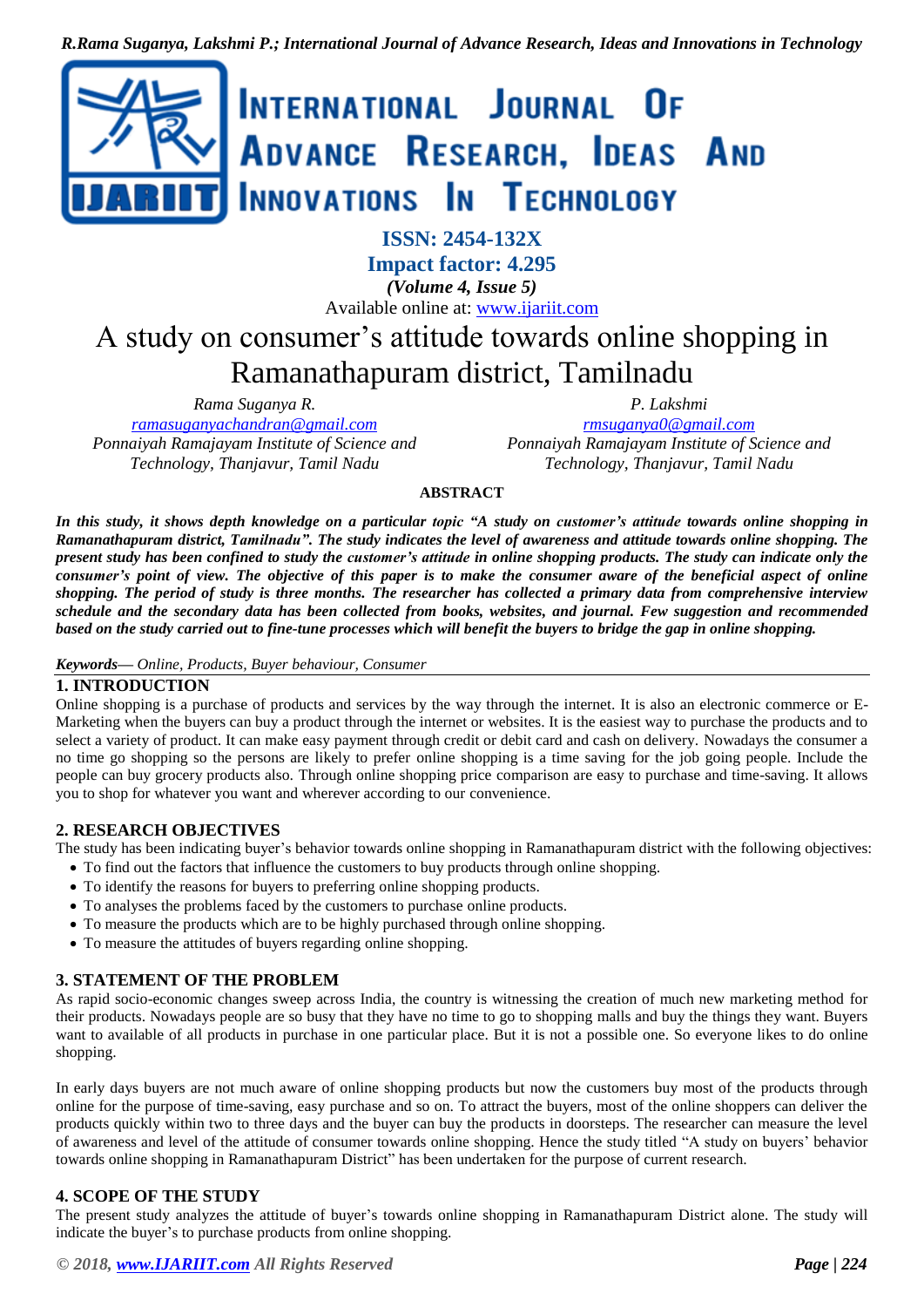## *R.Rama Suganya, Lakshmi P.; International Journal of Advance Research, Ideas and Innovations in Technology* **5. RESEARCH METHODOLOGY**

In this study, the researcher has made empirical research based on survey method. The researcher has made a comprehensive interview schedule for collecting primary data with regard to the behavior of buyer towards online shopping. The interview schedule was carefully designed and dully pre-tested. For gathering the information, the researcher met all 70 sample respondents living in different parts of Ramanathapuram district. All the analysis and influence are made on the basis of their primary data. Secondary data have been collected from relevant books on marketing management, and from magazine, newspaper, journals, and websites.

#### **6. FRAMEWORK OF ANALYSIS**

With reference to the objective of the study, factors are taken into consideration as such gender of the respondents, the age of the respondents, marital status of the respondents, educational qualification of the respondents, and occupation of the respondents, area of resistance of the respondents and monthly income of the respondents. The data which were collected from the respondents were analyzed by using percentage analysis, weighted average ranking and chi-square test. This study also uses comparison table as a tool in order to study the various factors.

# **7. ANALYSIS AND INTERPRETATION**

| Table 1: Findings from the study |                               |                    |                |  |  |
|----------------------------------|-------------------------------|--------------------|----------------|--|--|
| <b>Findings</b>                  | <b>Subcategories</b>          | Number of          | Percentage     |  |  |
|                                  |                               | <b>Respondents</b> | $(\%)$         |  |  |
| <b>Reason for Preferring</b>     | Product varieties             | 26                 | 37             |  |  |
| online shopping                  | Social status                 | 23                 | 33             |  |  |
|                                  | Safety                        | 14                 | 20             |  |  |
|                                  | Low cost                      | $\overline{7}$     | 10             |  |  |
| <b>Total</b>                     |                               | 70                 | 100            |  |  |
| Mode of Payment                  | Cash on Delivery              | 18                 | 26             |  |  |
|                                  | Credit Card                   | 22                 | 31             |  |  |
|                                  | Debit Card                    | 19                 | 27             |  |  |
|                                  | Fund transfer                 | 11                 | 16             |  |  |
|                                  | <b>Total</b>                  | 70                 | 100            |  |  |
| Extra Charge for                 | Yes                           | 28                 | 40             |  |  |
| <b>Online Shopping</b>           | N <sub>o</sub>                | 42                 | 60             |  |  |
|                                  | <b>Total</b>                  | 70                 | 100            |  |  |
| Price of the Products            | Very High                     | 8                  | 11             |  |  |
|                                  | High                          | 16                 | 23             |  |  |
|                                  | Medium                        | 34                 | 49             |  |  |
|                                  | Low                           | 10                 | 14             |  |  |
|                                  | Very Low                      | $\overline{2}$     | 3              |  |  |
|                                  | <b>Total</b>                  | 70                 | 100            |  |  |
| Packaging of Products            | Excellent                     | 24                 | 34             |  |  |
|                                  | Good                          | 43                 | 62             |  |  |
|                                  | Bad                           | 3                  | $\overline{4}$ |  |  |
|                                  | <b>Total</b>                  | 70                 | 100            |  |  |
| Delivery of Products             | Less than 5 days              | $\overline{22}$    | 31             |  |  |
|                                  | $5 - 10$ days                 | 35                 | 50             |  |  |
|                                  | More than 10 days             | 13                 | 19             |  |  |
|                                  | <b>Total</b>                  | 70                 | 100            |  |  |
| Problems faced by the            | Products have changed         | 14                 | 20             |  |  |
| Respondents                      | Deliver Poor quality products | 10                 | 14             |  |  |
|                                  | High cost                     | 12                 | 17             |  |  |
| <b>Warranty Problem</b>          |                               | 24                 | 35             |  |  |
|                                  | Others specify                | 10                 | 14             |  |  |
|                                  | <b>Total</b>                  | 70                 | 100            |  |  |

|  | Table 1: Findings from the study |  |  |
|--|----------------------------------|--|--|

#### *Source: Primary data*

From the table 1, the majority of respondents say product varieties is the reason for preferring online shopping. 37% of the respondents can choose credit card mode for making a payment because it had time to settle an amount. 60% of the respondents did not pay any charge for extra payment. Only 3% of respondents say low level of price products are available in online shopping. Most of the respondents say the packaging of products is good. 19% of the respondents say more than 10 days to deliver a product in online shopping. Majority of the person can face warranty problem in online shopping products.

#### **8. AWARENESS TOWARDS ONLINE SHOPPING**

In this study, the respondents are asked to give their opinion about online shopping. The response observed for each of the items in the schedule have been scored and tabulated on a master sheet. The scoring factor is based on Likert's method. To secure the total score, weights were given to the following factors three for the Internet, two for Advertisement and one for Friends and relatives thus the total score were obtained. The levels of awareness have been classified in three categories namely, high level,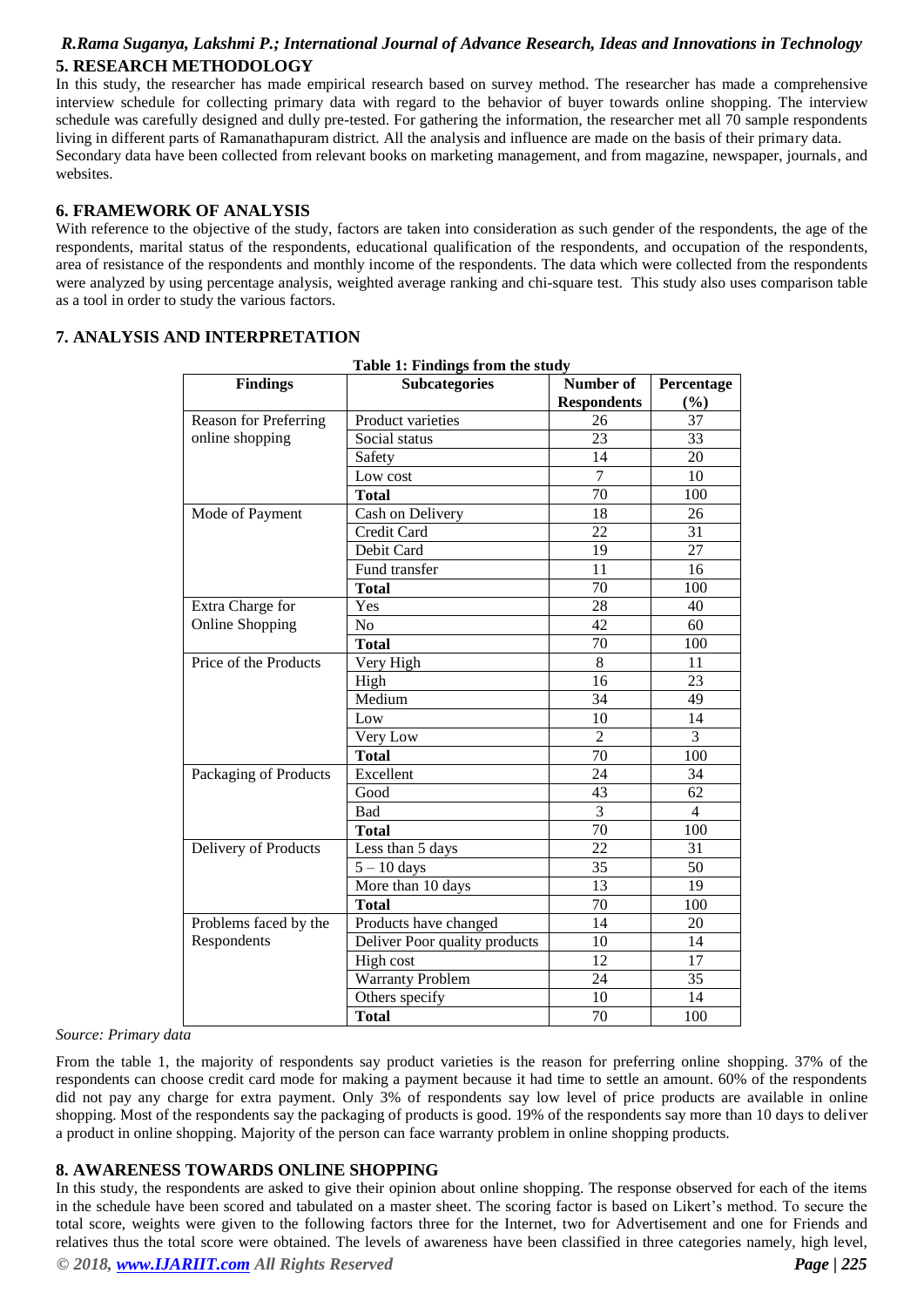# *R.Rama Suganya, Lakshmi P.; International Journal of Advance Research, Ideas and Innovations in Technology* medium level and low level for analytical purpose, while the score value  $\geq x + \sigma$  and score value  $\geq x - \sigma$  have been classified as high level and low level of awareness respectively, the score value between  $x - \sigma$  and  $x + \sigma$  are classified as medium level of awareness.  $\overline{x}$  and  $\sigma$  are the arithmetic mean and standard deviation calculated from the score value of 70 respondents Based on the mean and standard deviation the levels were classified as below.  $x + \sigma$  - Above 5 – high level,  $x - \sigma$  – Below 3 – Low level,  $(x-\sigma)$  to  $(x+\sigma)$  is between 3 and 5 – Medium level. The researcher has made an attempt to study the level of awareness of the customers towards online shopping. This factor is classified as high level, medium level, and low level. This factor has been cross-tabulated with other factors like gender, age, educational qualification, occupation, marital status, and monthly income. Following are the factors to find out the level of awareness of customers towards Online Shopping such as through the Internet, through Advertisement, through friends and relatives respectively.

| Table 2: Level of Awareness and Personal Factors |                             |                           |               |            |              |
|--------------------------------------------------|-----------------------------|---------------------------|---------------|------------|--------------|
| <b>Personal factors</b>                          |                             | <b>Level of awareness</b> |               |            |              |
|                                                  |                             | <b>High</b>               | <b>Medium</b> | Low        | <b>Total</b> |
| Gender                                           | Male                        | 11(33%)                   | 12(27%)       | 10(30%)    | 33(100%)     |
|                                                  | Female                      | 11(30%)                   | 16(43%)       | 10(27%)    | 37(100%)     |
|                                                  | Total                       | 22                        | 28            | 20         | 70           |
| Age                                              | Below 25 years              | 12(50%)                   | 2(8%)         | $10(42\%)$ | 24(100%)     |
|                                                  | 25-50 years                 | 7(19%)                    | 20(56%)       | 9(25%)     | 36(100%)     |
|                                                  | Above 50 years              | 3(30%)                    | $6(60\%)$     | $1(10\%)$  | $10(100\%)$  |
|                                                  | Total                       | 22                        | 28            | 20         | 70           |
| Educational                                      | <b>SSLC</b>                 | 2(33%)                    | $3(50\%)$     | 1(17%)     | $6(100\%)$   |
| Qualification                                    | <b>HSC</b>                  | 4(36%)                    | 2(18%)        | 5(46%)     | 11(100%)     |
|                                                  | <b>UG</b>                   | 5(28%)                    | 6(33%)        | 7(39%)     | 18(100%)     |
|                                                  | PG                          | 5(22%)                    | 12(52%)       | 6(26%)     | 23(100%)     |
|                                                  | others                      | $6(50\%)$                 | 4(42%)        | 2(8%)      | 12(100%)     |
|                                                  | Total                       | 22                        | 27            | 21         | 70           |
| Marital status                                   | Married                     | 11(37%)                   | 13(43%)       | 6(20%)     | 30(100%)     |
|                                                  | Unmarried                   | 11(28%)                   | 15(38%)       | 14(34%)    | 40(100%)     |
|                                                  | Total                       | 22                        | 28            | 20         | 70           |
| Occupation                                       | Student                     | 5(39%)                    | 3(22%)        | 5(39%)     | 13(100%)     |
|                                                  | Private Employee            | 4(19%)                    | 11(52%)       | 6(29%)     | 21(100%)     |
|                                                  | Government employee         | 7(64%)                    | 3(27%)        | 1(9%)      | $11(100\%)$  |
|                                                  | <b>Business</b>             | 5(38%)                    | 4(31%)        | 4(31%)     | 13(100%)     |
|                                                  | Profession                  | $1(8\%)$                  | 7(58%)        | 4(34%)     | 12(100%)     |
|                                                  | Total                       | 22                        | 28            | 20         | 70           |
| Income                                           | <b>Below Rs. 10,000</b>     | 5(19%)                    | 15(58%)       | 6(23%)     | 26(100%)     |
|                                                  | Rs. $10,000 -$ Rs. $20,000$ | 4(19%)                    | 8(38%)        | 9(43%)     | 21(100%)     |
|                                                  | Above Rs. 20,000            | 13(56%)                   | 5(22%)        | 5(22%)     | 23(100%)     |
|                                                  | Total                       | $\overline{22}$           | 28            | 20         | 70           |
| Region of                                        | Rural                       | 12(50%)                   | 2(8%)         | 10(42%)    | 24(100%)     |
| survival                                         | Urban                       | 7(19%)                    | 20(56%)       | 9(25%)     | 36(100%)     |
|                                                  | Semi urban                  | 3(30%)                    | $6(60\%)$     | $1(10\%)$  | $10(100\%)$  |
|                                                  | Total                       | 22                        | 28            | 20         | 70           |

|  |  |  |  |  | <b>Table 2: Level of Awareness and Personal Factors</b> |
|--|--|--|--|--|---------------------------------------------------------|
|--|--|--|--|--|---------------------------------------------------------|

#### *Source: Primary Data*

It is observed that out of 70 sample respondents, 16% of the female respondents have a medium level of awareness compare to the male respondents in the gender wise classification. In the age group of 50 years of age, 60% of the respondents have a medium level of awareness whereas 50% of the respondents in the age group of below 25 years have a high level of awareness towards online shopping. Among the educational qualification, most of the respondents from SSLC and PG students have a medium level of awareness towards online shopping. From the marital status of the respondents, 37% of married respondents have a high level of awareness. With regard to the occupation category, 64% of government employees have a high level of awareness compared to others. In the income category, 56% of the respondents whose income above Rs. 20,000 have a high level of awareness the respondent's region of survival, semi-urban and urban people have a medium level of awareness compared to rural respondents.

#### **Chi-Square test result for awareness towards online shopping**

Following are the results for chi-square test between demographic factors of the respondents and level of awareness towards online shopping.

- To find out whether there is a significant relationship between these two factors, the following null hypothesis is framed. The frequency of cell value is less than 5.
- Ho– there is no significant relationship between personal factors respondents and level of awareness towards online shopping.
- The table value of  $x^2$  for the degree of freedom 2 at 5% level of significance is 5.991. The calculated value of  $x^2$  is less than the table value; therefore, the null hypothesis is accepted that there is no significant relationship exists between the gender and level of awareness towards online shopping.